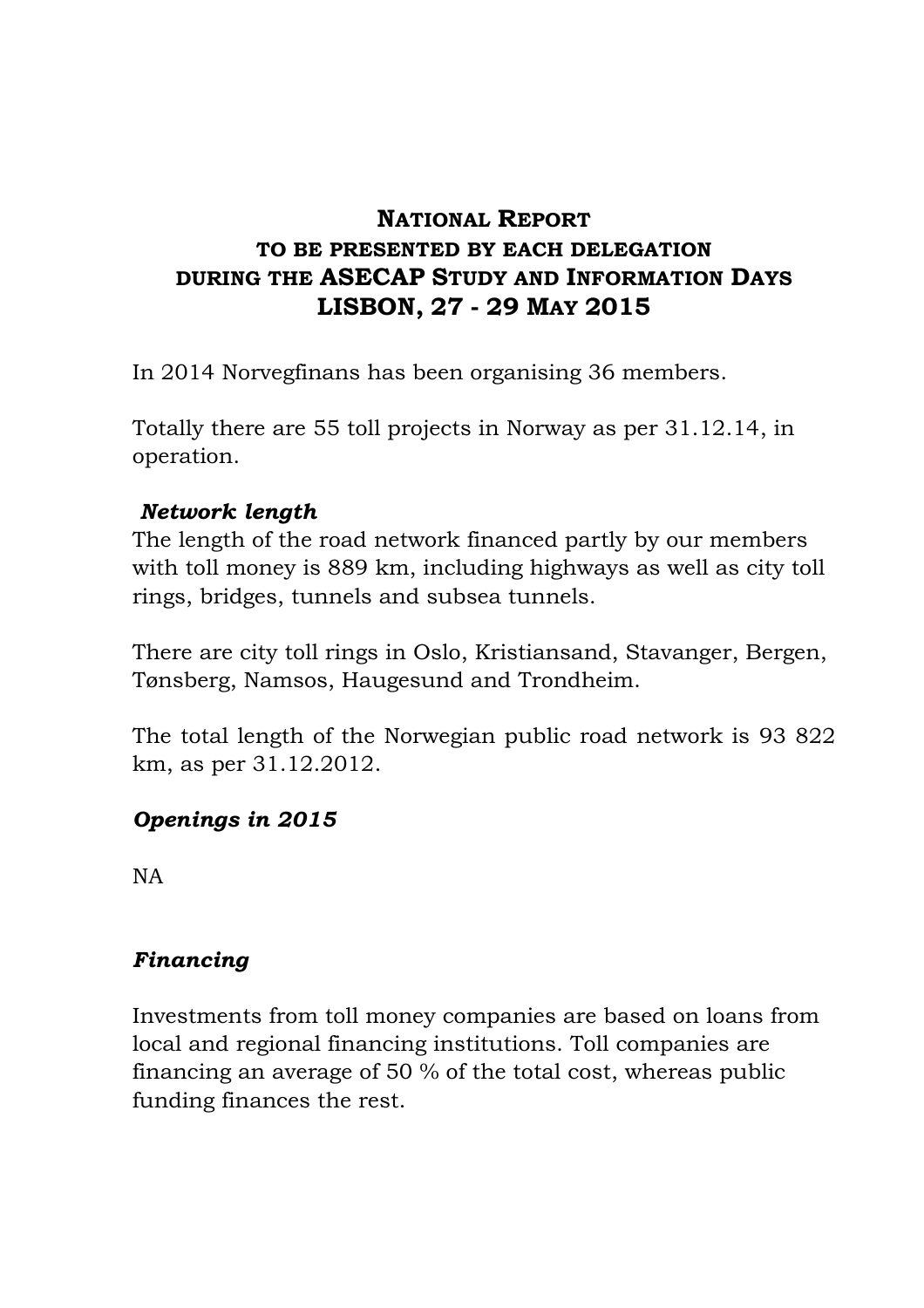# *Traffic*

Average traffic growth through our members' toll stations show an increase of approx. 3,0 % in 2014 related to 2013. (Note; electrical powered vehicles do not pay toll charge. There are now 50.000 electrical powered cars in Norway, which means 2% of the total private cars.)

## *Tolls*

Tariffs are not related to driven distance. Light vehicles are vehicles up to 3 500 kg, heavy vehicles are vehicles from 3 501 kg. Some ferry replacing projects have a third category for vehicles longer than 12,4 m.

- In city toll rings the average tariff is approx. NOK 27 (3,07 Euro) for light vehicles and NOK 55 (6,25 Euro) for heavy vehicles.
- For highway projects the average tariff is approx. NOK 30 (3,40 Euro) for light vehicles (doubled for heavy vehicles.
- For single projects (example: ferry replacing projects) the average tariff is approx. NOK 75 (8,52 Euro) for light vehicles, and NOK 250 (28,40 Euro) for heavy vehicles.

In general there is no free road alternative.

There has only been smaller changes in the tariffs in 2014. Change of tariff is decided for within each company, and will usually take place every 2nd and 3rd year.

The general Norwegian price index shows an increase of 2,4 % in 2014.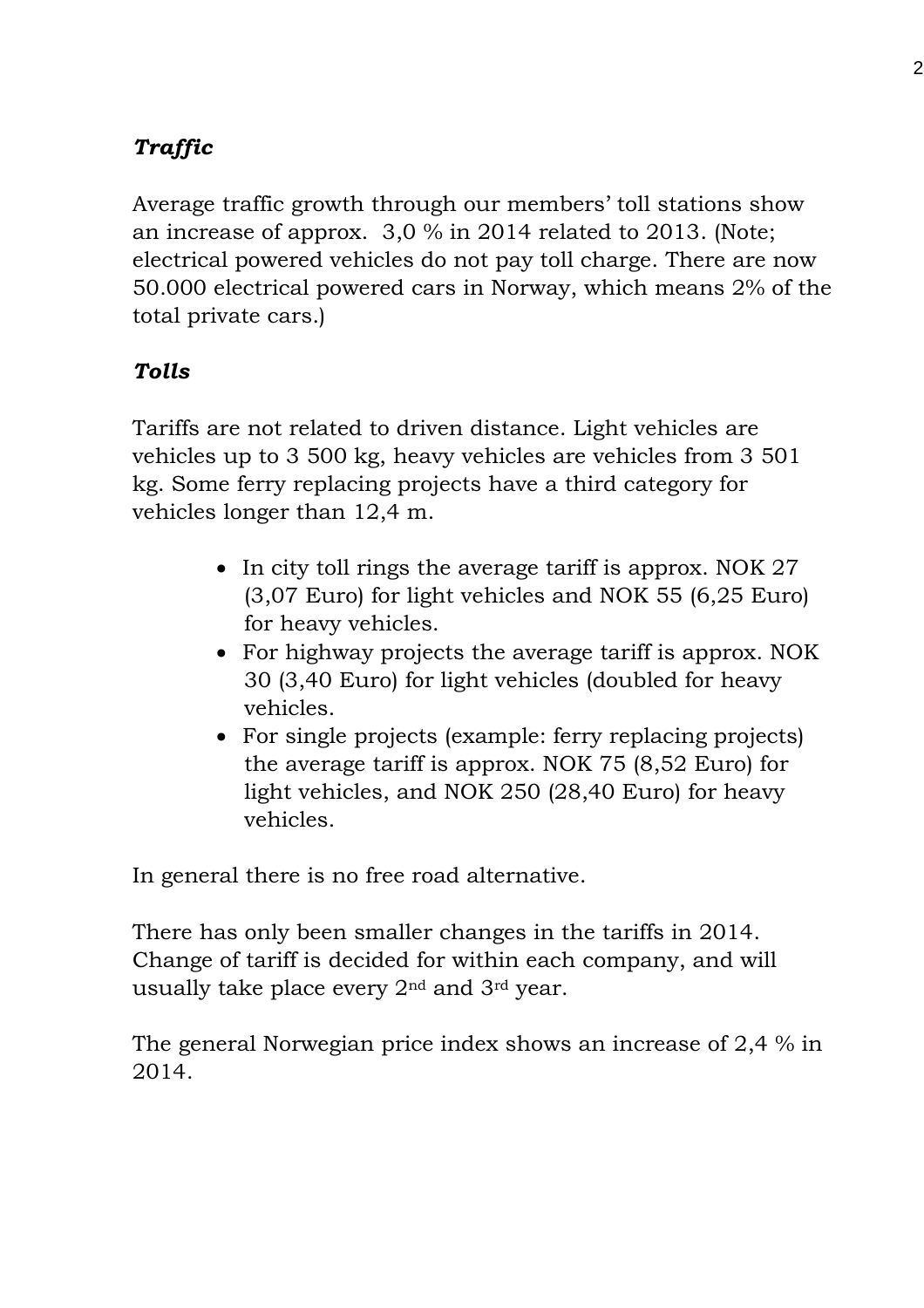#### *Revenues*

Toll revenues from Norvegfinans members amount to 5 605 mill NOK (637 Euro).

The total income in 2015 is estimated to increase slightly. The increasing amount of toll charge free electrical powered vehicles is contributing to decrease the total expected revenues.

## *Safety*

Numbers from Norwegian authorities related to total Norwegian network (tolled and untolled)

|                         | In number for one<br>billion kilometres<br>travelled in 2014 | Variation in $\%$ in<br>2012/2013 |
|-------------------------|--------------------------------------------------------------|-----------------------------------|
| Personal injury<br>rate | 7663                                                         | $-3%$                             |
| Fatal accident<br>rate  | 600                                                          | $-3%$                             |
| Rate of dead            | 187                                                          | 27%                               |

## *General information.*

In 2014 the AutoPASS Co-ordinated Service has been in operation in 54 AutoPASS toll companies. All vehicles equipped with Auto-PASS on-board-unit pass non-stop through the toll plazas, and receive only one invoice from the OBU supplier.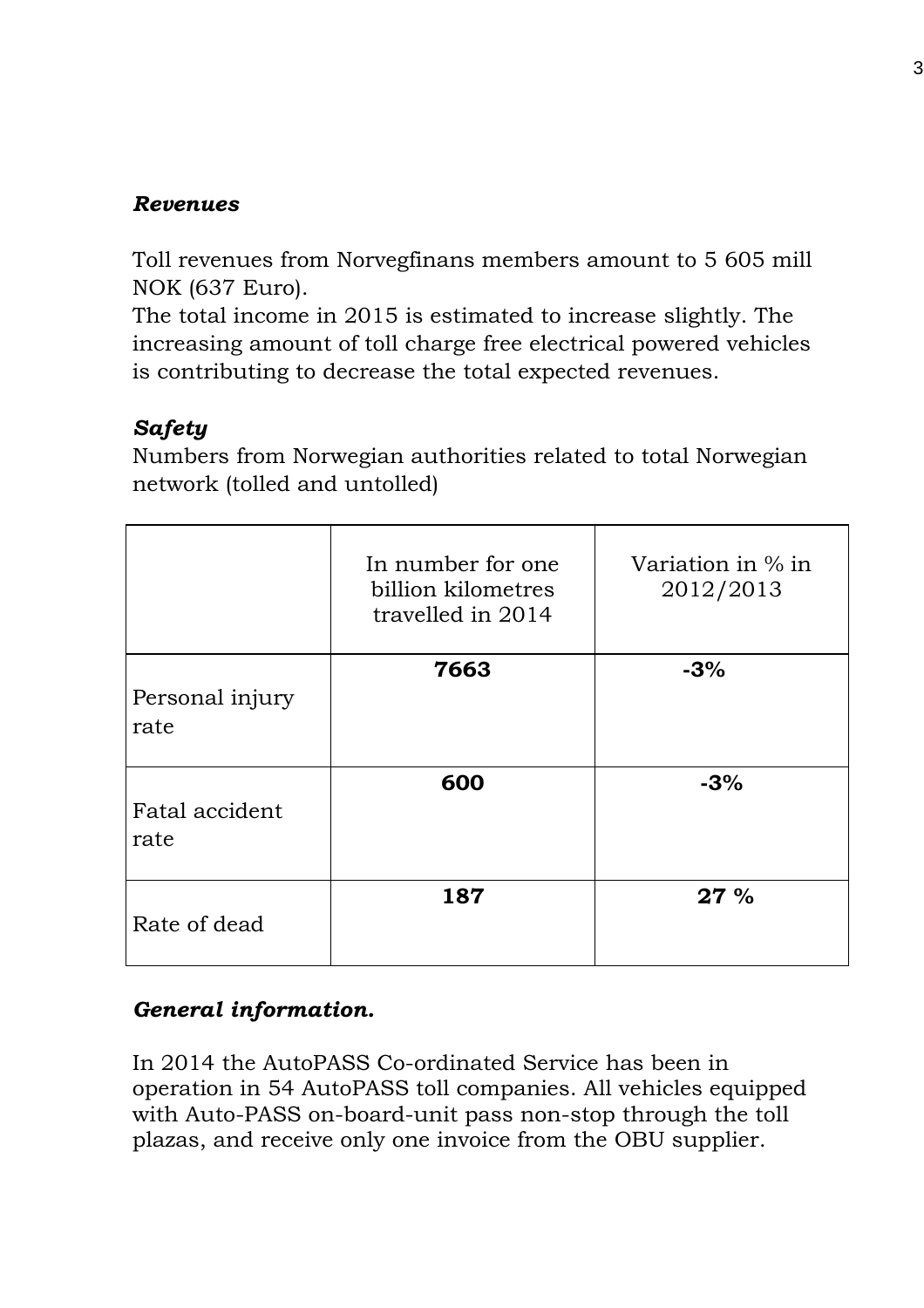The traffic using the Nordic EasyGo system is high and still increasing.

As from January 1st 2015 a mandatory OBU is requested for heavy vehicles.